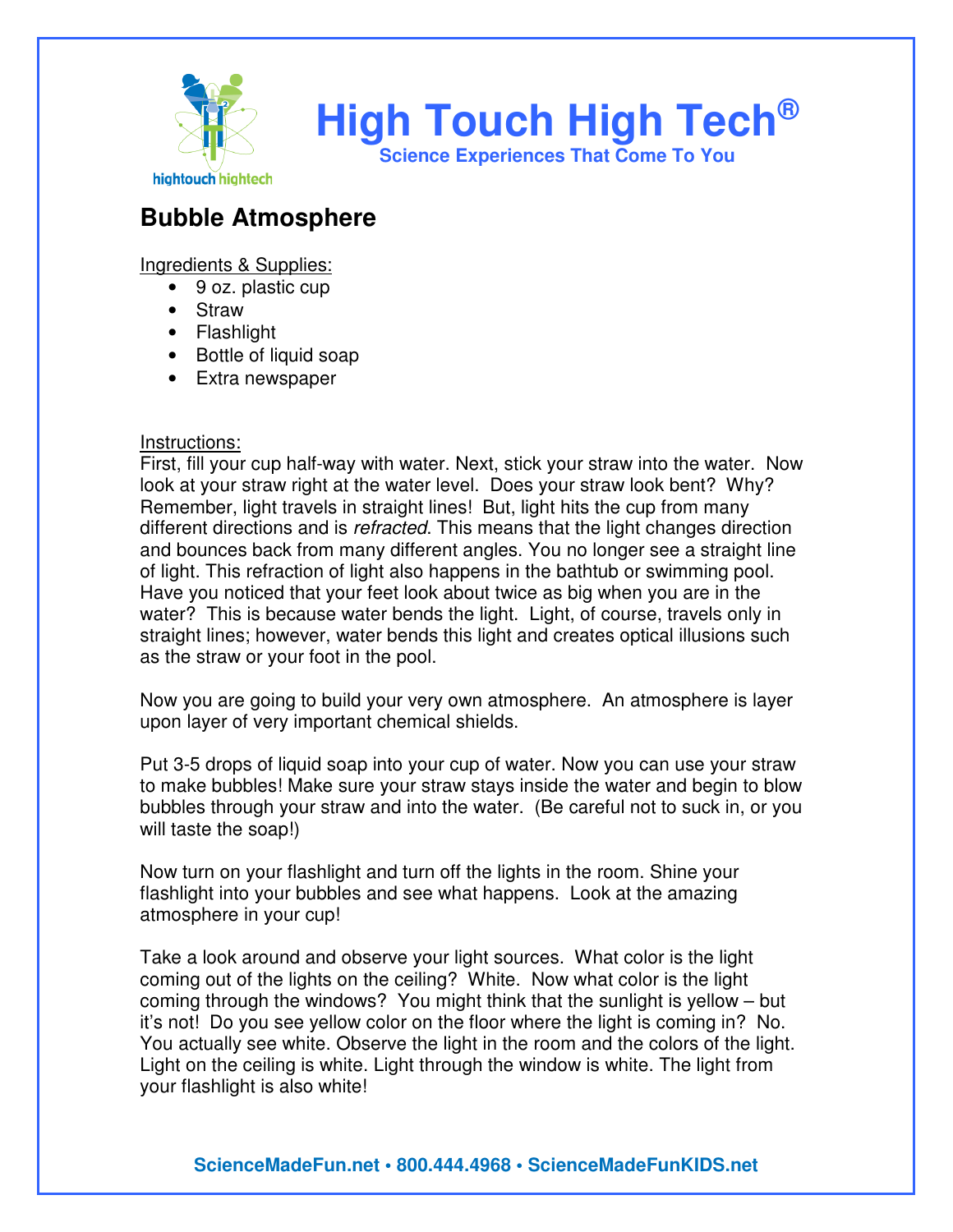

Now take your straw and pull it out of the water but leave it inside the bubbles. Now blow gently and you will be blowing a bubble inside of a bubble. This is what Earth's atmosphere looks like. Notice the way you can see ROY G. BIV on every bubble – both big and small.

The Science Behind It: What is light?

Brightness, electricity, light bulbs, fire and energy are all different definitions of light. Light comes from the Sun, which is 94 million miles from the Earth! That is a very long distance! Luckily, light travels at an incredible speed. Light travels at 186,000 miles per second.

Light is emitted from the Sun and travels in a straight line towards Earth. But, when the light hits the Earth's atmosphere, it is broken up and scatters. We call this the **electromagnetic spectrum**. The light, or radiation, from the Sun scatters into a range of wavelengths and frequencies. In fact, visible light is only a small part of the electromagnetic spectrum. The rest of the electromagnetic spectrum is made up of light that we cannot see – such as the microwaves or x-rays.

Visible light only makes up a small sliver of the electromagnetic spectrum. We can divide the visible light into a colorful range known as ROY G BIV. (Red, Orange, Yellow, Green, Blue, Indigo, and Violet.) These are the colors of a rainbow!

## **Real World Relevance: Glaciers and Ice Bubbles**

Glaciers are large, slow moving masses of ice near the Earth's poles. Scientists study glaciers to learn about the geological processes of the Earth. These landforms provide clues to where the glaciers have been and what is occurring in Earth's atmosphere.

Snow is porous with lots of little air pockets. When snow falls to the ground, it traps all of the elements in the atmosphere. These small particles are trapped and buried beneath the snow. Any type of pollen, dirt, ash or gas is layered inside glaciers. Air bubbles are trapped in the porous snow. As the snow turns to ice, it becomes impacted and less porous. Overtime, the pores are closed off and solid glacier ice is formed. Each tiny pore has a fraction of the atmosphere trapped inside an air bubble!